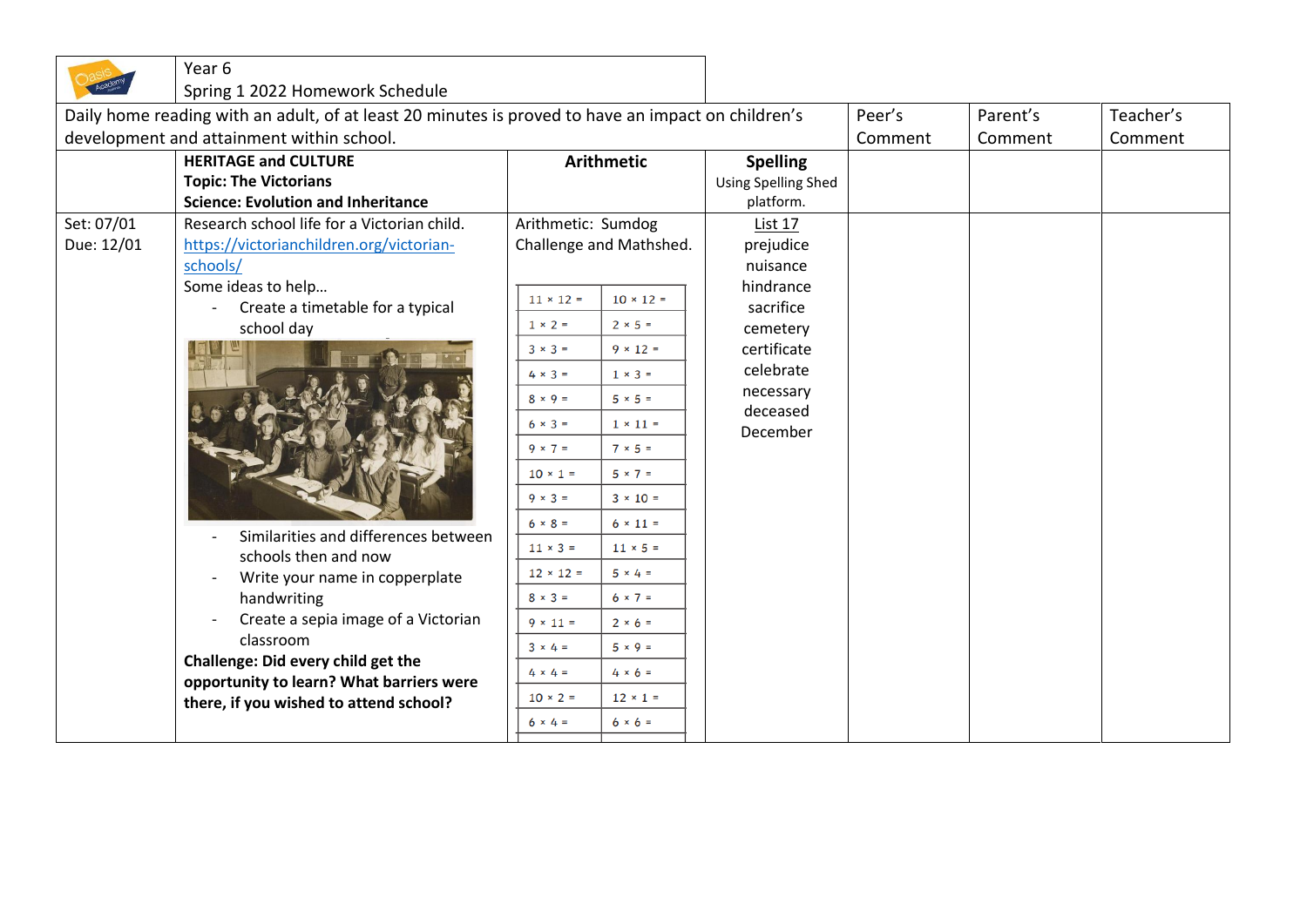| Set: 14/01<br>Due: 19/01 | Starting with George III and finishing with<br>Queen Victoria's 9 children, build the royal<br>family tree. Show the line of succession from<br>monarch to monarch.<br><b>Challenge: Which current European</b>                                                                                                                                                  | $(62 - 38)4 + 3$<br>$(540 - 52) \div 8 \times 3$<br>$73 + 208 - 8^2$<br>$(1.27 \times 2^2) \div 4$<br>$2x3 + 12x3$<br>$730 - 53 + (6^2 \div 9)$<br>$4 + 31(8 - 5)$<br>$(654 + 12) \div 9$<br>$264 + 82 - 11^2$ | List 18<br>disappointed<br>dissatisfied<br>dissimilar<br>unsure<br>unnecessary<br>unnatural<br>overseas<br>overrule<br>overreact<br>impatient |  |  |
|--------------------------|------------------------------------------------------------------------------------------------------------------------------------------------------------------------------------------------------------------------------------------------------------------------------------------------------------------------------------------------------------------|----------------------------------------------------------------------------------------------------------------------------------------------------------------------------------------------------------------|-----------------------------------------------------------------------------------------------------------------------------------------------|--|--|
|                          | sovereignties are direct descendants from<br><b>Queen Victoria?</b>                                                                                                                                                                                                                                                                                              |                                                                                                                                                                                                                |                                                                                                                                               |  |  |
| Set: 21/01<br>Due: 26/01 | Research 3 inventions that emerged during<br>the Victorian era:<br>By whom?<br>For what purpose?<br>Do we still use them today?<br>How have they evolved?<br><b>Challenge: Create a timeline documenting</b><br>the journey from 1876 to today, for the<br>phone.                                                                                                | $(32 \times 11.4) \div 6$<br>$48 \div (13 - 3 + 2)$<br>$506 - 3 + (92 - 49)$<br>$5 + 8 - 2$<br>$13 + 6 - 2$<br>$24 \div 3 - 7$<br>$6x7 + 16$<br>$(73 - 19) \div 9$<br>$387 - 4^2$                              | List 19<br>graph<br>pheasant<br>phone<br>photo<br>physical<br>alphabet<br>dolphin<br>elephant<br>pamphlet<br>sphere                           |  |  |
| Set: 28/01<br>Due: 02/02 | Who was Charles Darwin?<br>What was the title of his book that<br>he claimed explained the evolution<br>of life?<br>Where did he travel to around the<br>world?<br>What was the name of his ship?<br>How did Darwin believe living things<br>had evolved over time?<br><b>Challenge: Document the journey of The</b><br>Beagle on a world map------------------- | Round to the nearest<br>1000<br>1472<br>8326<br>4576<br>17,876<br>56,427<br>327,897<br>476,499<br>1,872,384                                                                                                    | <b>List 20</b><br>hoist<br>easel<br>restaurant<br>pyjamas<br>bungalow<br>veranda<br>ballet<br>blizzard<br>gymkhana<br>origin                  |  |  |